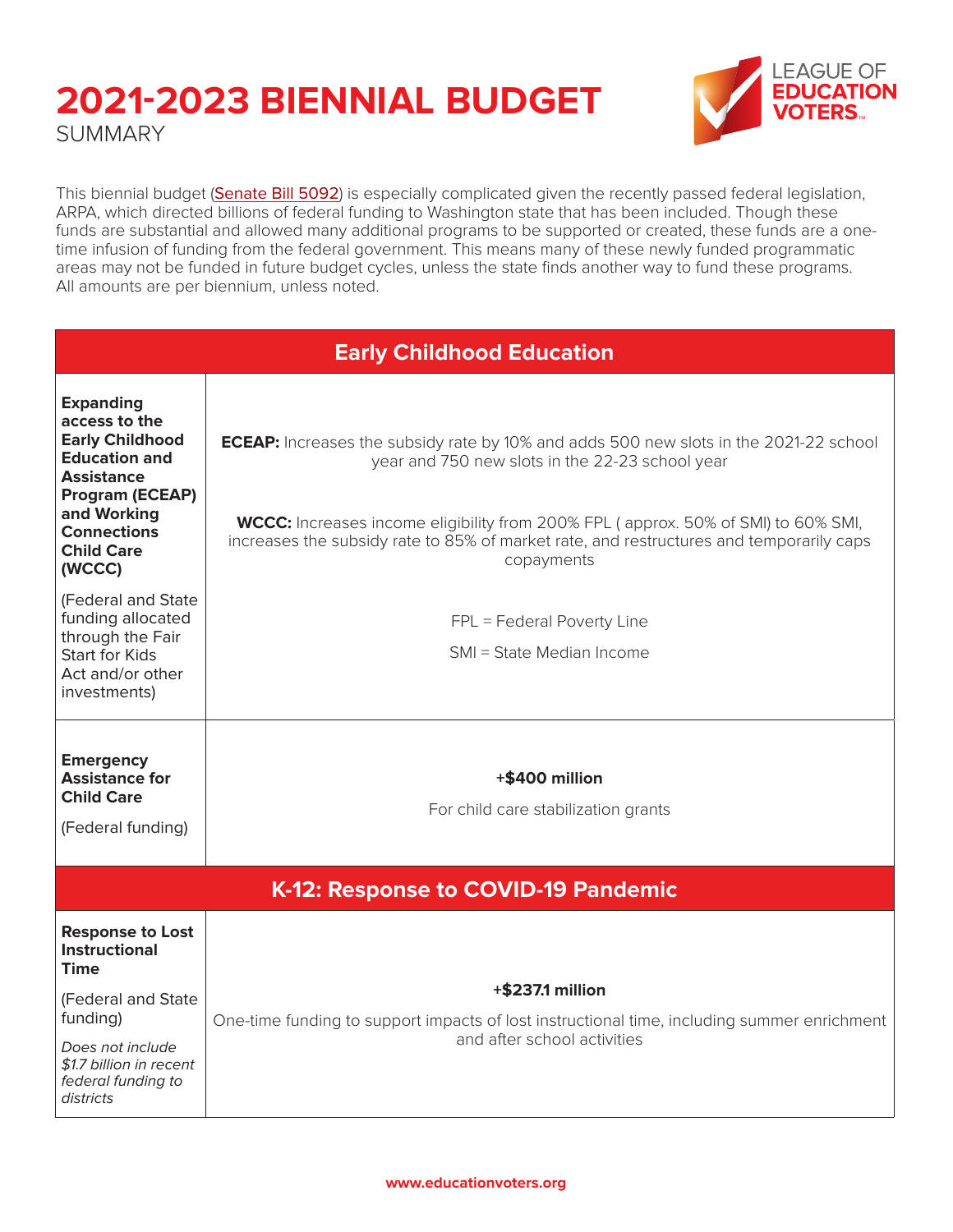### **2021-2023 BIENNIAL BUDGET** SUMMARY



| K-12: Response to COVID-19 Pandemic (continued)         |                                                                                                                                                             |  |
|---------------------------------------------------------|-------------------------------------------------------------------------------------------------------------------------------------------------------------|--|
|                                                         |                                                                                                                                                             |  |
|                                                         | $+$ \$126.7 million                                                                                                                                         |  |
|                                                         | To address reduced student enrollment in school districts for the 2020-21 school year                                                                       |  |
| <b>School District</b><br><b>Budget</b>                 | +\$151 million                                                                                                                                              |  |
| <b>Stabilization</b><br>for the 2020-21                 | One-time increase in funding to support student transportation for the 2020-21 school year                                                                  |  |
| <b>School Year</b>                                      | $+$ \$16.2 million                                                                                                                                          |  |
| Includes funds<br>from current and<br>upcoming biennium | One-time funding to ensure districts receive at least \$500 per student in COVID-19 relief<br>funding when combined with federal funding                    |  |
|                                                         | +\$14.2 million                                                                                                                                             |  |
|                                                         | To reimburse school districts for providing nutrition services during the pandemic                                                                          |  |
|                                                         |                                                                                                                                                             |  |
|                                                         |                                                                                                                                                             |  |
| <b>Digital Divide</b>                                   | +\$47.5 million                                                                                                                                             |  |
|                                                         | To expand connectivity for K-12 students and to support students and districts in acquiring and<br>supporting the use of learning devices (House Bill 1365) |  |
|                                                         |                                                                                                                                                             |  |
|                                                         | <b>K-12: Student Supports</b>                                                                                                                               |  |
|                                                         |                                                                                                                                                             |  |
|                                                         | +\$592,000                                                                                                                                                  |  |
| <b>Language Access</b>                                  | To continue the work of the Language Access Workgroup and provide technical assistance                                                                      |  |
|                                                         | to districts aligned with the 2020 workgroup report                                                                                                         |  |
|                                                         |                                                                                                                                                             |  |
|                                                         |                                                                                                                                                             |  |
| Learning<br><b>Assistance</b><br>Program (LAP)          | $+$ \$275,000                                                                                                                                               |  |
|                                                         | Provides increased flexibility for districts, enables more community partnerships, and                                                                      |  |
|                                                         | supports implementation of the WA Integrated Student Supports Protocol (House Bill 1208)                                                                    |  |
|                                                         |                                                                                                                                                             |  |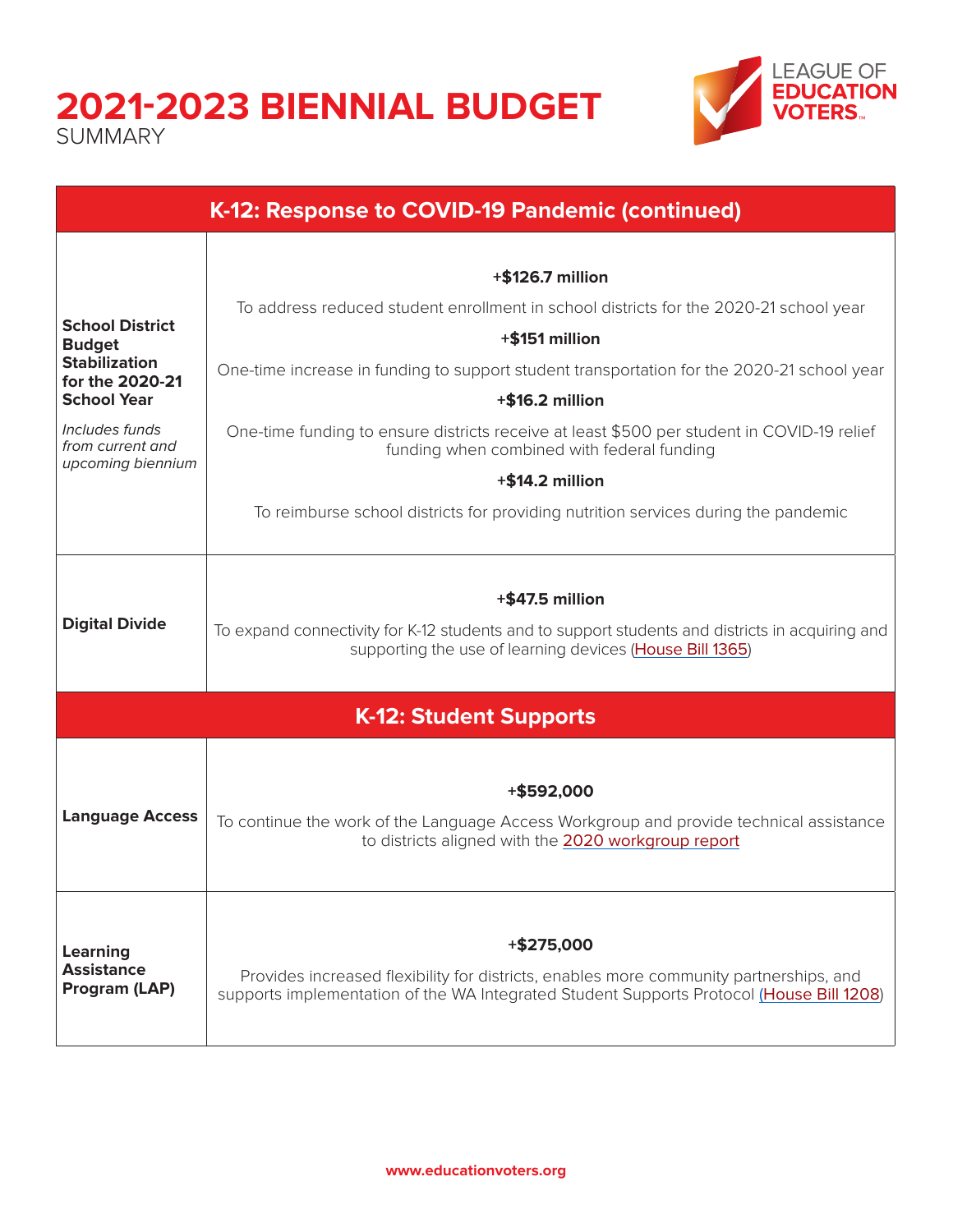# **2021-2023 BIENNIAL BUDGET**

**SUMMARY** 



| K-12: Student Supports (Continued)                                                                                                                                                       |                                                                                                                                                                                                                                                                      |  |
|------------------------------------------------------------------------------------------------------------------------------------------------------------------------------------------|----------------------------------------------------------------------------------------------------------------------------------------------------------------------------------------------------------------------------------------------------------------------|--|
| <b>Institutional</b><br><b>Education</b>                                                                                                                                                 | +\$4.5 million<br>To support differentiated instruction including support for student Individualized Educational<br>Programs (IEPs), providing educational advocates at institutions with more than 40 students,<br>and to support implementation of House Bill 1295 |  |
| <b>Guidance</b><br><b>Counseling</b>                                                                                                                                                     | +\$51.6 million<br>To increase access to guidance counseling support in high-poverty elementary, middle, and<br>high schools starting in 2022-23                                                                                                                     |  |
| <b>Multi-Tiered</b><br>System of<br><b>Supports (MTSS)</b><br>(A framework that<br>uses targeted<br>behavioral, social<br>emotional, and<br>academic services<br>to support<br>students) | +\$760,000<br>To support district implementation of MTSS                                                                                                                                                                                                             |  |
| <b>Supporting</b><br><b>Students</b><br><b>Experiencing</b><br><b>Homelessness</b>                                                                                                       | +\$12 million<br>To support students experiencing homelessness to attend school and participate in school<br>activities, including providing wraparound supports                                                                                                     |  |
| <b>Inclusive</b><br><b>Practices Pilot</b><br><b>Project</b>                                                                                                                             | +\$12 million<br>To continue supporting schools and districts in the adoption of inclusive practices                                                                                                                                                                 |  |
| <b>K-12: Special Education</b>                                                                                                                                                           |                                                                                                                                                                                                                                                                      |  |
| <b>Special Education</b><br><b>Funding</b><br>(Federal funding)                                                                                                                          | +\$52.7 million<br>To support special education                                                                                                                                                                                                                      |  |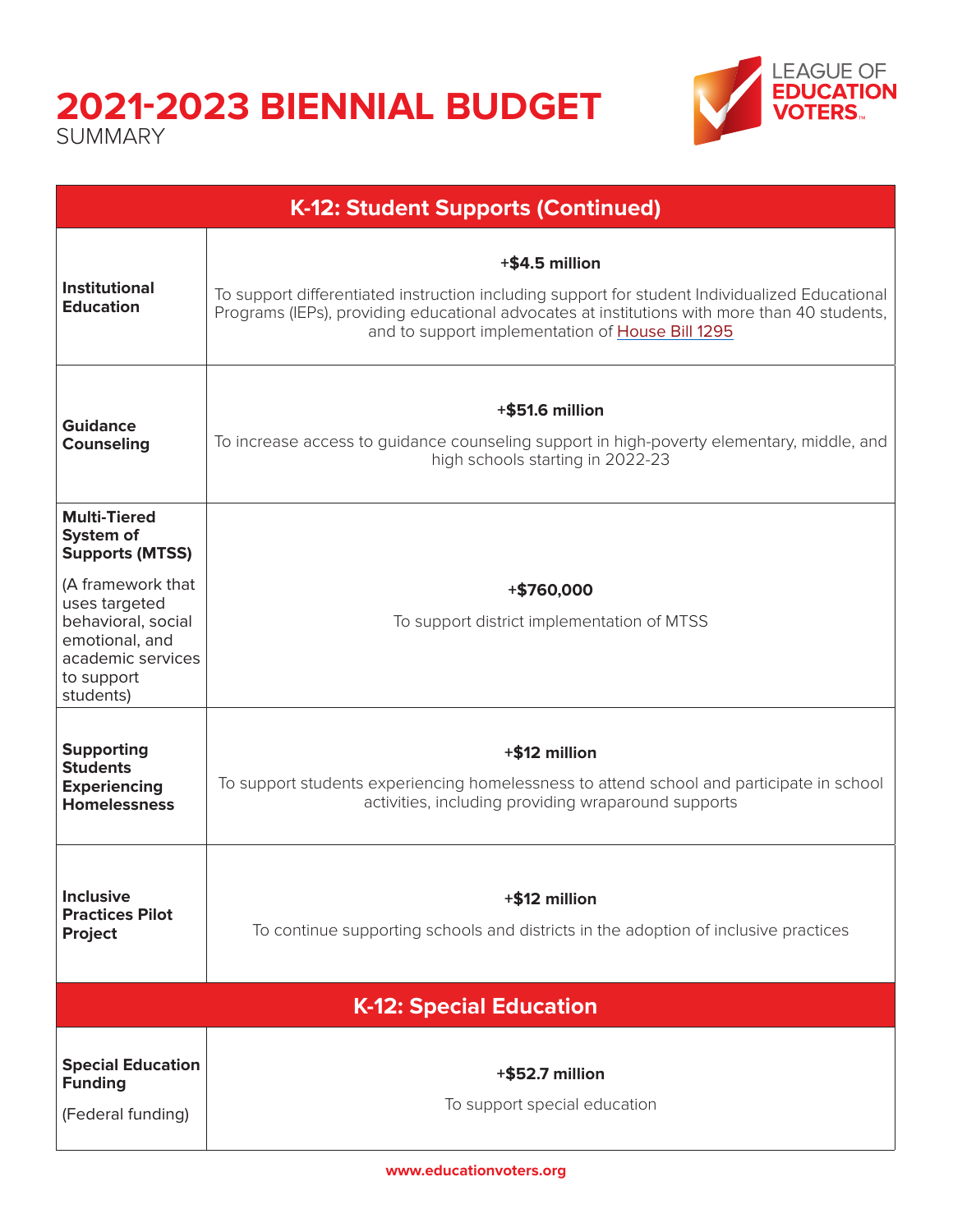## **2021-2023 BIENNIAL BUDGET**

SUMMARY



| <b>K-12: Special Education (continued)</b>                                |                                                                                                                                                                     |  |
|---------------------------------------------------------------------------|---------------------------------------------------------------------------------------------------------------------------------------------------------------------|--|
| <b>Transition</b><br><b>Services</b>                                      | +\$24 million<br>Extending eligibility for transition services of students turning 21 during the last two school<br>years and not graduating with a regular diploma |  |
| Office of the<br>Superintendent<br>of Public<br><b>Instruction (OSPI)</b> | $+ $75,000$<br>To hire a special education parent and family liaison                                                                                                |  |
| K-12: Other Program Areas                                                 |                                                                                                                                                                     |  |
| <b>School Lunches</b>                                                     | +\$8.9 million<br>Expanding the elimination of student co-pays for the reduced-price lunch program from the<br>current K-3 to K-12                                  |  |
| <b>Supporting</b><br><b>Paraeducators</b>                                 | $+$ \$14.8 million<br>To provide two days of professional development per year and to create online training in<br>community, family, and student engagement        |  |
| <b>Climate Science</b><br><b>Education</b>                                | +\$600,000<br>To develop open access climate science educational curriculum for use in teacher prep<br>programs                                                     |  |
| <b>School Nurses</b><br>and Regional<br><b>Safety Centers</b>             | +\$16.9 million<br>Funding for the School Nurse Corps to support small school districts and increase staffing<br>at regional safety centers                         |  |